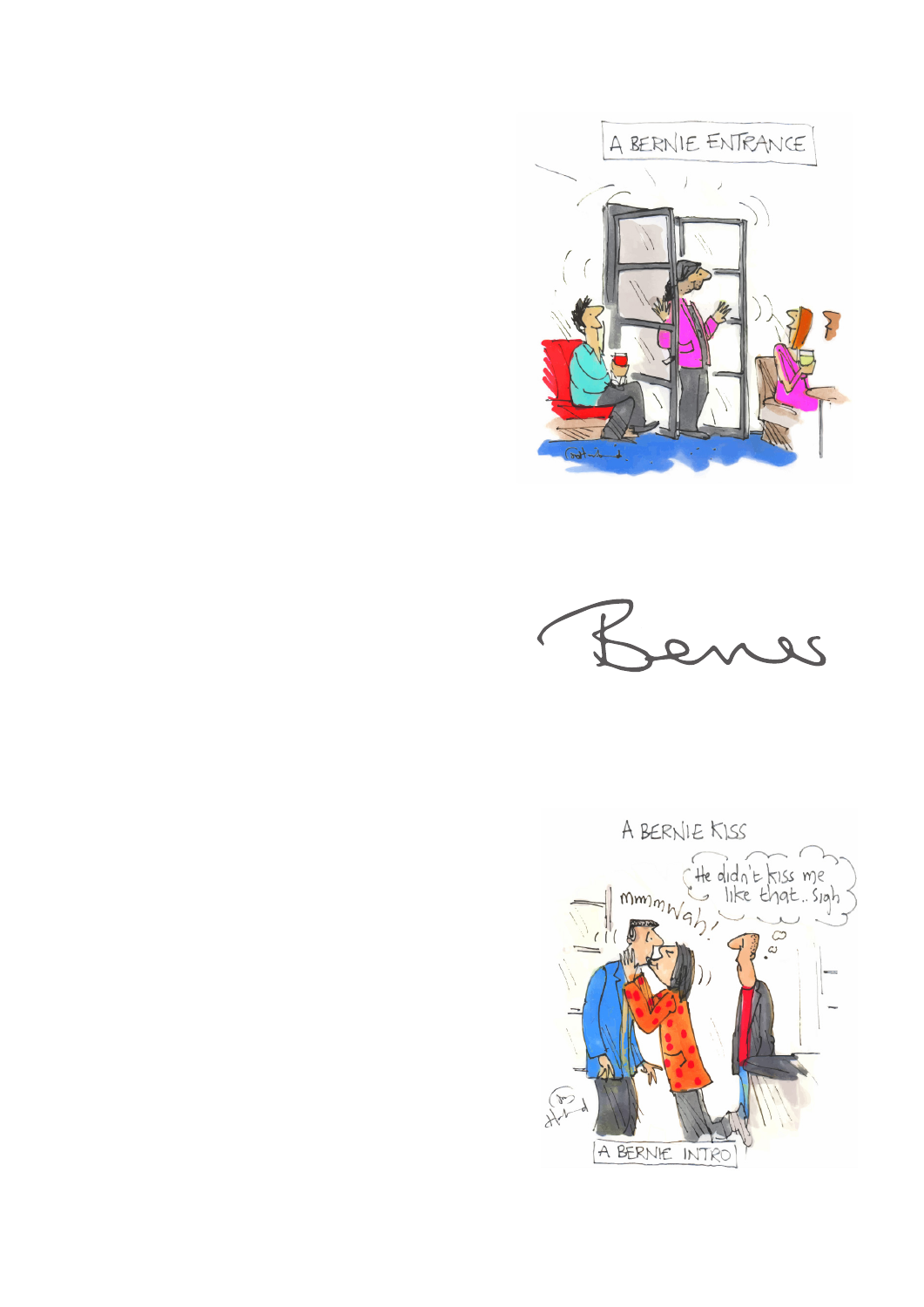## **Bernie's**

## **Antipasti**

| Focaccia, extra virgin olive oil,<br>aged balsamic SD, G                           | 5  |
|------------------------------------------------------------------------------------|----|
| Marinated Italian olives SD                                                        | 6  |
| Marinated roast peppers, garlic, capers,<br>oregano, sherry vinegar SD             | 6  |
| Marinated Neapolitan frigitelli with<br>tuna, capers and anchovy filling F, CY, SD | 6  |
| Seeded cracker with Tuscan chicken liver<br>pate, pickled red onion F, SD, G       | 6  |
| San Daniele 24 month cured ham SD                                                  | 10 |
| Wild boar, black truffle mortadella SD                                             | 10 |

## **Verdure**

| Arancini with spinach & buffalo mozzarella,<br>saffron purée, parmigiano reggiano<br>E, MK, CY, SD, G | 4 each |
|-------------------------------------------------------------------------------------------------------|--------|
| Grilled tenderstem broccoli, almond purée,<br>tomato $\&$ shallot dressing N, SD, G                   | 8      |
| Bruschetta with stracchino cheese, Italian<br>courgette and mint MK, SD, G                            | 8      |
| Burrata di Puglia, pea purée, Kalamata olives<br>MK, CY, SD, G, N                                     | 9      |
| Grilled courgette salad, baby gem, crispy<br>blue cheese, pickled apple, herb dressing                | 10     |

#### **Pesce**

omega seeds SS, E, MK, SD, G

| Courgette flower, scallops & prawn mousse |  |
|-------------------------------------------|--|
| Tropea onion purée M, C, E, MK, CY, SD, G |  |

Roast bream, fennel, Prosecco purée, 18 orange butter sauce F, MK, SD G

Calamari stuffed with potato & peas, confit 18 datterini tomato, courgette purée M, F, MK, MD, SD, G

## **Carne**

| Crispy lamb cutlets, aubergine caviar,<br>yoghurt & tomato dressing E, MK, SD, G                             | 18 |
|--------------------------------------------------------------------------------------------------------------|----|
| Lemon Veal scalloppine, black garlic purée,<br>mixed green salad MK, SD, G                                   | 18 |
| Corn fed chicken breast, roast yellow & red<br>datterini tomato sauce, capers, black olives,<br>rocket SD, G | 20 |

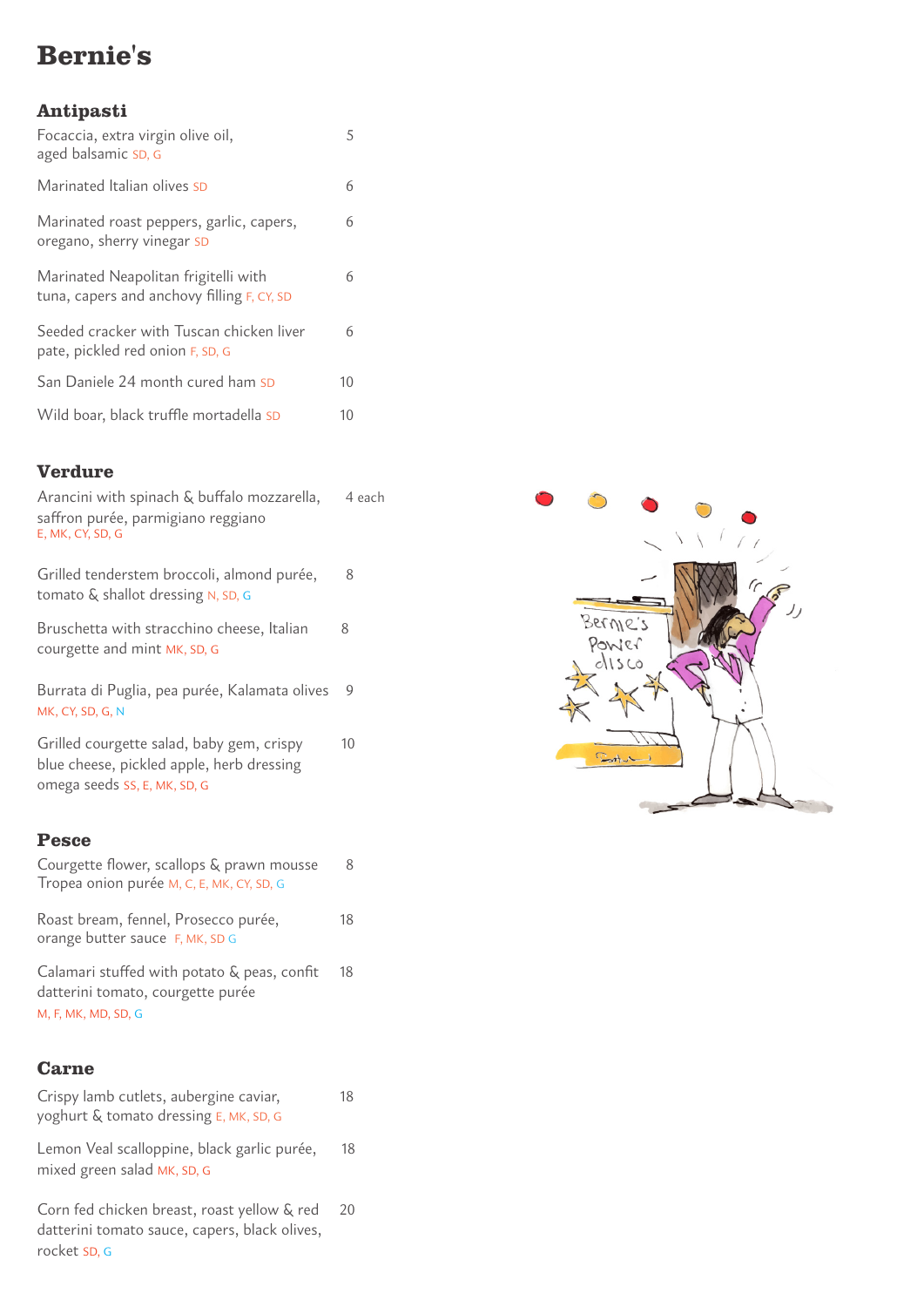

## **Opening Times**

**Wednesday - Friday** Lunch 12pm - 3pm Dinner 6pm - 11pm

**Saturday** Dinner 6pm - 11pm



# **Table Bookings**

reservations@thegrouchoclub.com 0207 439 4685 (opt. 1)



#### **Pasta**

Spinach ricotta gnocchi, San Marzano 14 tomato sauce, Grana Padano parmesan, chilli E, MK, SD, G

Linguine with prawns, brandy cherry tomato, 16 courgette, mullet bottarga, lemon pangrattato C, F, MK, SD, G

Saffron risotto with cuttlefish ragout, 18 Scottish mussell, garden peas M, F, MK, CY, SD

#### **Pizzette & Flatbread**

| Pizzetta mozzarella base, caramelised red<br>onion, Norcia lardo, pecorino Romano MK, SD, G   | 12  |
|-----------------------------------------------------------------------------------------------|-----|
| Pizza mozzarella base, grilled aubergine,<br>goats cheese, sundried tomato pesto N, MK, SD, G | 12  |
| Pizzetta tomato base, mozzarella, spicy<br>Ventricina salami MK, G                            | 12. |
| Flatbread, leeks & peas, pancetta, Fontina<br>cheese MK, CY, SD, G                            | 12  |
| Flatbread, wild mushrooms, black truffle<br>paste, gorgonzola MK, SD, G                       | 14  |

#### **Contorni** All 5

Rocket, parmesan and aged balsamic salad MK, SD, G

New potato, red onion, French beans SD, G

Peas, pancetta, shallots & white wine MK,CY, SD, G

#### **Dolci**

| Groucho Tiramisu E, MK, SD, G, N                                           |  |
|----------------------------------------------------------------------------|--|
| Tartaleta with mascarpone mousse, cognac<br>poached rhubarb E, MK, SD, G N |  |
| Ice creams, sorbets E, S, MK, N, P                                         |  |
| Valrhona chocolate truffles MK, G, N                                       |  |



Before you order, please inform our staff if you have any food allergies. Prices inclusive of VAT at 20%. A discretionary service charge of 12.5% will be added to your bill.

Allergens: Peanuts (P), Nuts (N), Molluscs (M), Sesame Seeds (SS), Crustaceans (C), Fish (F), Eggs (E), Soybeans (S), Milk (MK), Celery (CY), Mustard (MD), Sulphur Dioxide (SD), Lupin (L), Gluten (G) May Contain